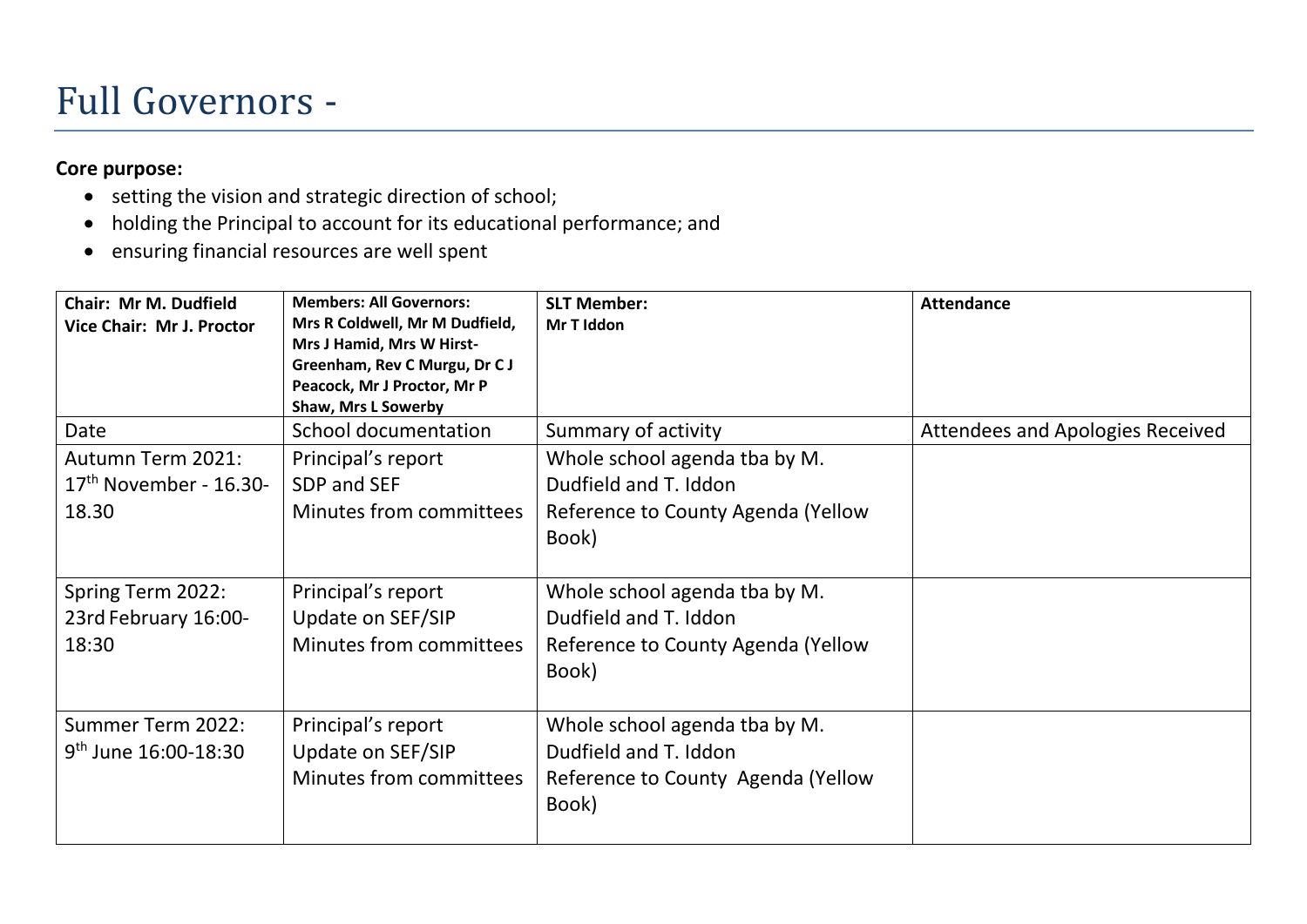# Student Welfare Committee (*Local Governing Body*)

**Core purpose:** To ensure the needs of all students are met and to ensure robust action is taken when there is any inequality or underachievement.

| <b>Chair: Mrs R. Coldwell</b>                                                               | Members: Mrs R. Coldwell, Mr M.<br>Dudfield, Mrs J. Hamid, Rev C. Murgu, Mrs L<br>Sowerby                                           | SLT Member: Mr O. Bullock, Mr J. Fox                                                                                                                                                                     | <b>Attendance</b>                          |
|---------------------------------------------------------------------------------------------|-------------------------------------------------------------------------------------------------------------------------------------|----------------------------------------------------------------------------------------------------------------------------------------------------------------------------------------------------------|--------------------------------------------|
| <b>Date</b>                                                                                 | <b>School documentation</b>                                                                                                         | <b>Activity</b>                                                                                                                                                                                          | <b>Attendees and Apologies</b><br>Received |
| Autumn 2021:<br>Wednesday, 13th<br>October 16:30-18:00<br><b>Meeting Room</b>               | Attendance and Behaviour Report<br>Receive an annual report of the<br>training of staff regarding welfare<br>including safeguarding | Receive a report on exclusions<br>Receive a report on attendance<br>To satisfy themselves that<br>students who are under<br>performing at Progress 3 (2021)<br>are receiving appropriate support         |                                            |
| <b>Spring 2022:</b><br>Wednesday, 2 <sup>nd</sup> February<br>16:30-18:00<br><b>Virtual</b> | Progress 1 Data<br>SEN policy review<br>SEN offer amended                                                                           | Receive a report on exclusions<br>Receive a report on attendance<br>To satisfy themselves that<br>students who are under<br>performing at Progress 1 Autumn<br>term are receiving appropriate<br>support |                                            |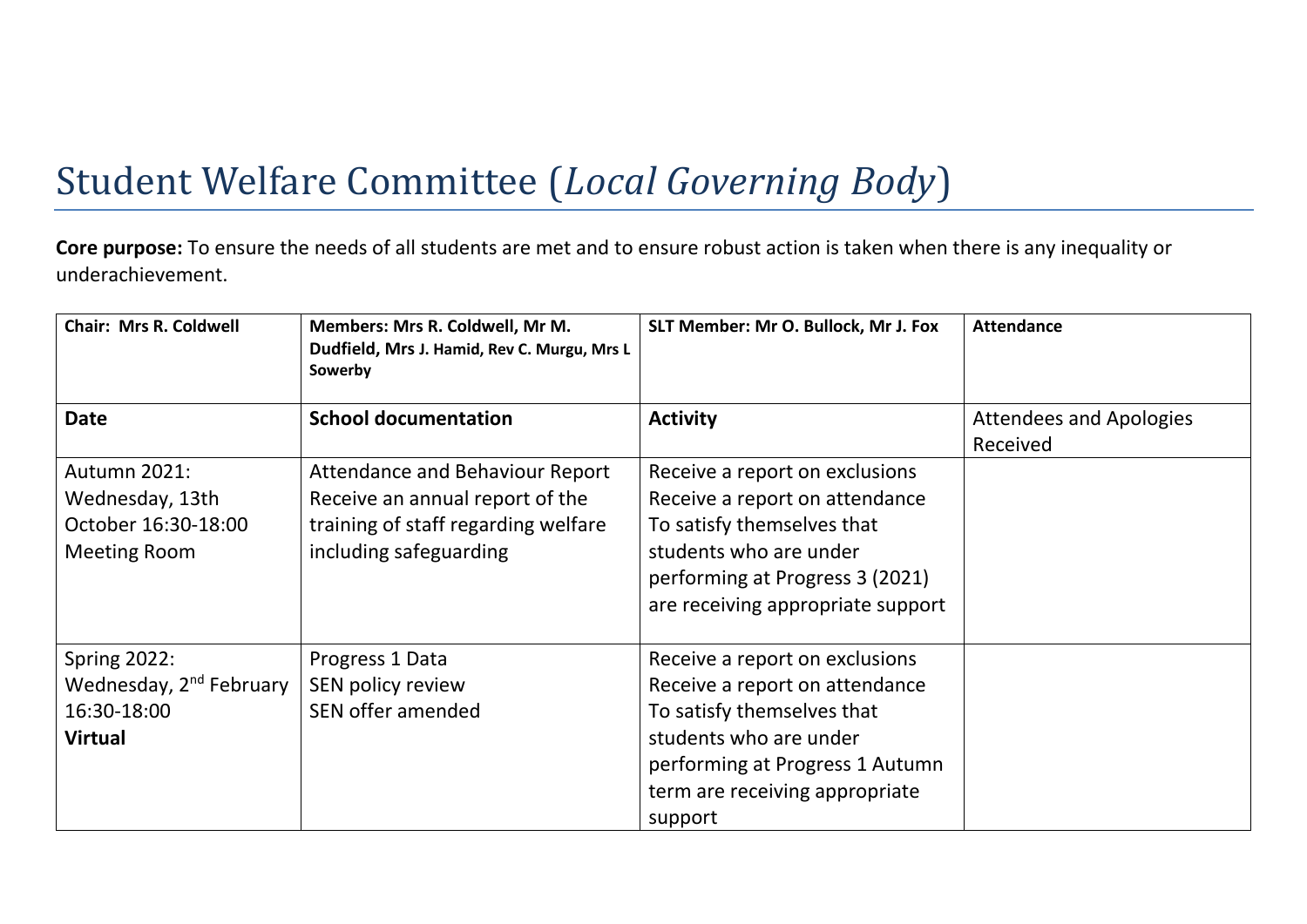| Summer 2022:                    | Progress 2 Data             | Receive a report on exclusions   |  |
|---------------------------------|-----------------------------|----------------------------------|--|
| Wednesday, 11 <sup>th</sup> May | Review homeschool agreement | Receive a report on attendance   |  |
| 16:30-18:00                     |                             | To satisfy themselves that       |  |
| <b>Meeting Room</b>             |                             | students who are under           |  |
|                                 |                             | performing at Progress 2 Data    |  |
|                                 |                             | Spring Term are receiving        |  |
|                                 |                             | appropriate support.             |  |
|                                 |                             | Receive a report on bullying and |  |
|                                 |                             | racial incidents                 |  |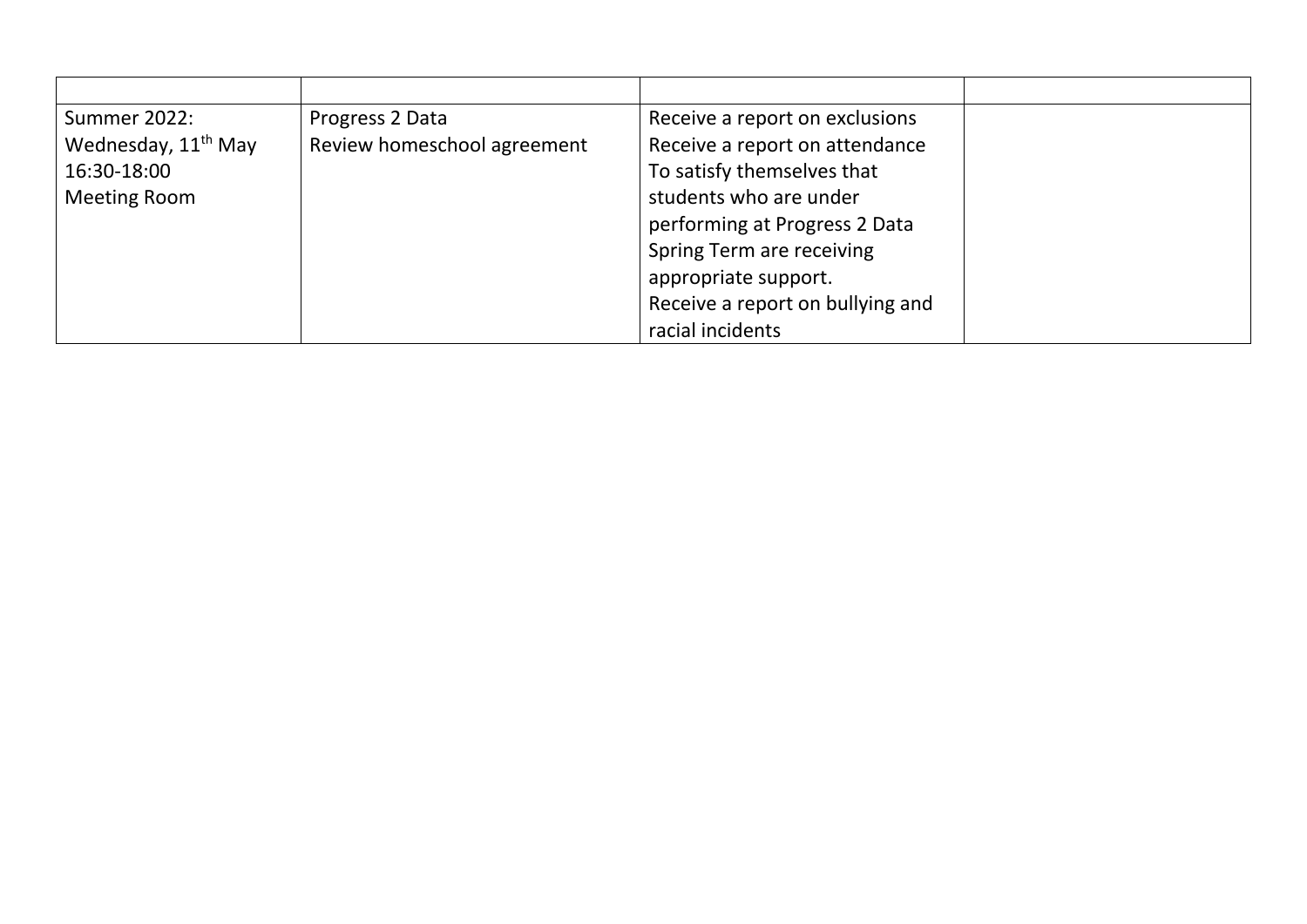# Curriculum Committee/Staffing Committee (*Local Governing Body*)

**Core purpose:** To hold the school to account in response to the massive national changes in curriculum and to ensure the curriculum models are fit for purpose. Ensuring the financial resources of the school are well spent with regards to staffing Holding the school to account for developing a highly qualified workforce who can meet the needs of the students.

| <b>Chair: Mrs W. Hirst-</b><br>Greenham | Members: Mr M Dudfield, Rev. C.<br>Murgu, Mrs J. Hamid, Dr C.<br>Peacock, Mr P. Shaw, Mrs J.<br>Proctor, Mrs L. Sowerby | SLT Member: Mr T. Iddon, Miss A. Newson,<br><b>Mrs A Barnes</b> | <b>Attendance</b>                          |
|-----------------------------------------|-------------------------------------------------------------------------------------------------------------------------|-----------------------------------------------------------------|--------------------------------------------|
| Date                                    | School documentation                                                                                                    | Activity                                                        | <b>Attendees and Apologies</b><br>Received |
| Autumn 2021:                            | Receive a report on the                                                                                                 | Curriculum Committee to use SEF and                             |                                            |
| Wednesday, 6th October                  | <b>GCSE and A-Level results.</b>                                                                                        | SDP to plan work for the year.                                  |                                            |
| 17:30-19:00                             | CPD calendar and                                                                                                        |                                                                 |                                            |
| <b>Meeting Room</b>                     | assessment of staff training                                                                                            | To ensure the CPD calendar meets the                            |                                            |
|                                         | needs from performance                                                                                                  | needs of staff and provides suitable                            |                                            |
|                                         | management                                                                                                              | development opportunities, challenge<br>and support.            |                                            |
|                                         | A report of the quality of the                                                                                          |                                                                 |                                            |
|                                         | workforce at performance                                                                                                | To review the quality of the staff and                          |                                            |
|                                         | management (anonymized)                                                                                                 | question the Principal regarding                                |                                            |
|                                         | A report from the staff                                                                                                 | intervention and progression.                                   |                                            |
|                                         | welfare group with                                                                                                      |                                                                 |                                            |
|                                         | recommendations for action                                                                                              | To review the progress of Early Career                          |                                            |
|                                         |                                                                                                                         | Framework.                                                      |                                            |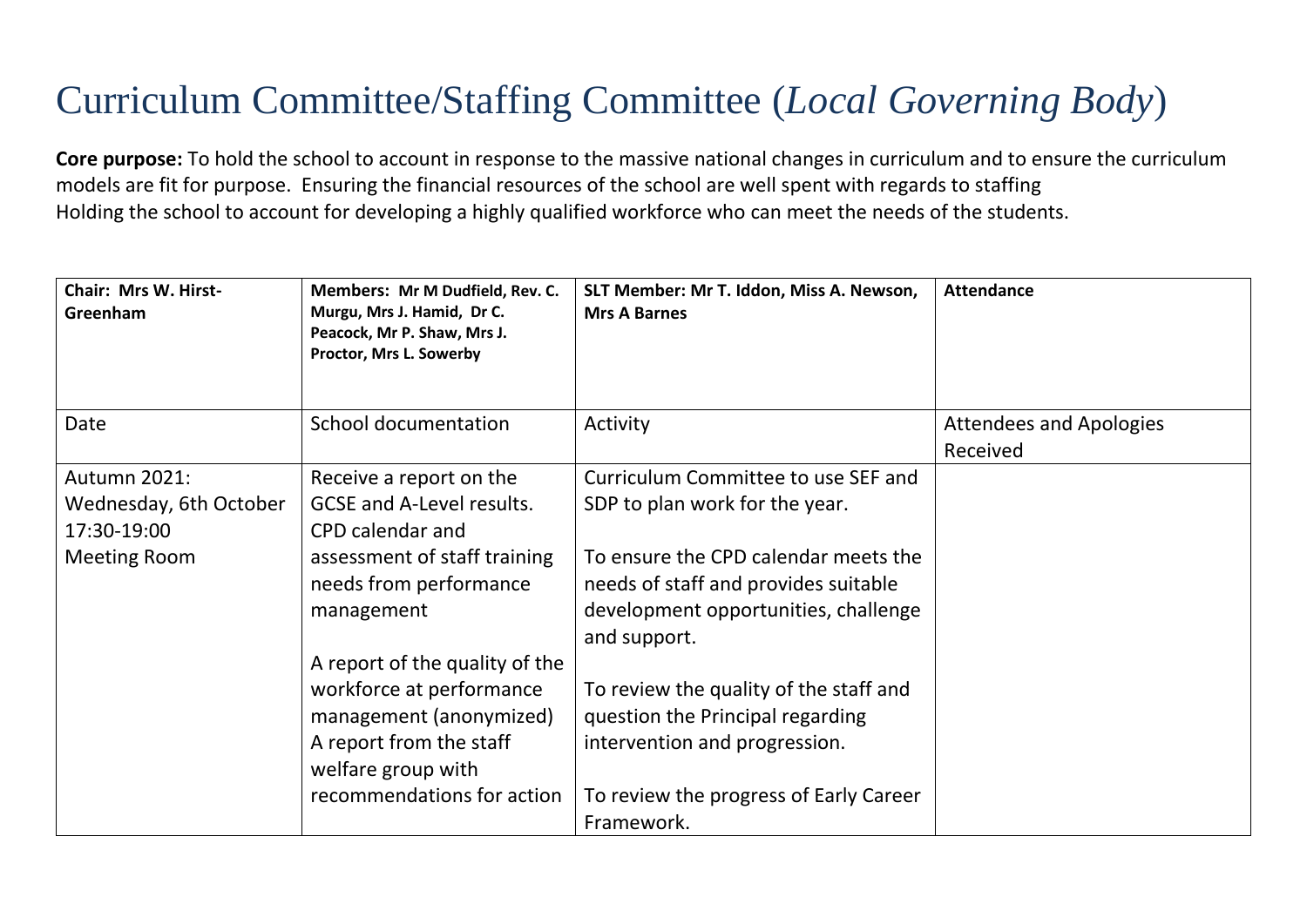|                                 | To review all policies with |                                        |  |
|---------------------------------|-----------------------------|----------------------------------------|--|
|                                 | regard to staffing          | To ensure the wellbeing of staff and   |  |
|                                 |                             | support is available when necessary.   |  |
| <b>Spring 2022:</b>             | Plan to deliver Independent | Review policies relating to curriculum |  |
| Wednesday, 9th February         | <b>CEIAG to Years 8-11</b>  | matters                                |  |
| 16.30-18:00                     | Personal Development        |                                        |  |
|                                 | Curriculum                  |                                        |  |
|                                 | Options numbers update      |                                        |  |
|                                 | Whole school agenda tba by  |                                        |  |
|                                 | M. Dudfield and T. Iddon    |                                        |  |
|                                 |                             |                                        |  |
| Summer 2021                     | To review the curriculum    | Update on staffing for next academic   |  |
| Wednesday, 18 <sup>th</sup> May | offer for 2022/23           | year                                   |  |
| 16:30-18:00                     | Whole school agenda tba by  | Annual review of the SEN support staff |  |
|                                 | M. Dudfield and T. Iddon    | against student need.                  |  |
|                                 | SEN Staffing Structure -    | Annual review of other support staff   |  |
|                                 | review support staff        | against the needs of the school.       |  |
|                                 | structure - L Carrington    |                                        |  |
|                                 | ECF provision check.        |                                        |  |
|                                 |                             |                                        |  |
|                                 |                             |                                        |  |
|                                 |                             |                                        |  |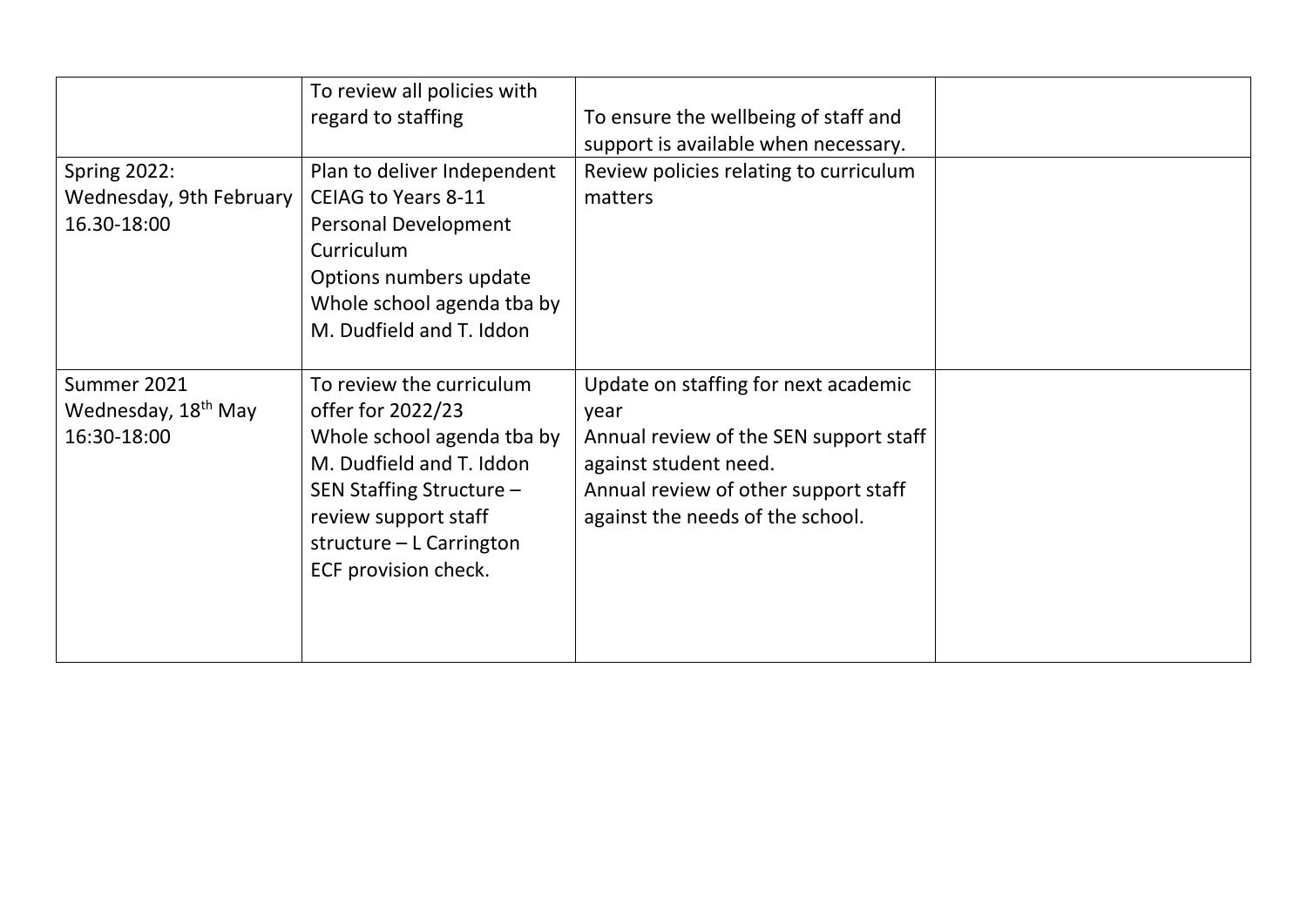## Finance Committee: (*Local Governing Body*)

#### **Core purpose: To protect public resources and ensure the value for money is achieved**

(*Reports to the Trust Finance Board)*

| Chair:                                                                     | Members: P Shaw/M Dudfield/C J                                                                                                                                                                       | <b>SLT Member:</b>                                                                                                                                                                                                                                                                          | <b>Attendance</b>                |
|----------------------------------------------------------------------------|------------------------------------------------------------------------------------------------------------------------------------------------------------------------------------------------------|---------------------------------------------------------------------------------------------------------------------------------------------------------------------------------------------------------------------------------------------------------------------------------------------|----------------------------------|
| Mr. M. Dudfield                                                            | Peacock/J Hamid                                                                                                                                                                                      | Mr T. Iddon                                                                                                                                                                                                                                                                                 |                                  |
|                                                                            |                                                                                                                                                                                                      | <b>Associate member: C Houghton</b>                                                                                                                                                                                                                                                         |                                  |
| Autumn 2021:                                                               | Facilities Managers' report                                                                                                                                                                          | Governors scrutinize proposed staffing                                                                                                                                                                                                                                                      | Attendees and Apologies Received |
| Wednesday, 10 <sup>th</sup>                                                | (including H&S, Compliance &                                                                                                                                                                         | levels, student numbers and projected                                                                                                                                                                                                                                                       |                                  |
| November                                                                   | Capital Project)                                                                                                                                                                                     | <b>CLFP</b>                                                                                                                                                                                                                                                                                 |                                  |
| 15:30-16:15                                                                | 2020/21 Budget Report<br>2021/22 Budget Update<br><b>Staffing Update</b><br><b>RO Report</b><br><b>AOB</b>                                                                                           | Governors explore implications of long<br>term projections<br>Governors ensure explore the narrative<br>behind any financial savings/increased<br>costs relating to internal financial<br>controls.<br>Governors agree/question budgetary<br>implications of the school development<br>plan |                                  |
| <b>Spring 2022:</b><br>Wednesday, 16 <sup>th</sup><br>March<br>15:30-16:15 | <b>Facilities Managers' report</b><br>(including H&S, Compliance &<br>Capital Project)<br>2020/21 Budget Report<br>2021/22 Budget Update<br><b>Staffing Update</b><br><b>RO Report</b><br><b>AOB</b> | Governors scrutinize proposed staffing<br>levels, student numbers and projected<br><b>CLFP</b><br>Governors explore implications of long<br>term projections                                                                                                                                |                                  |